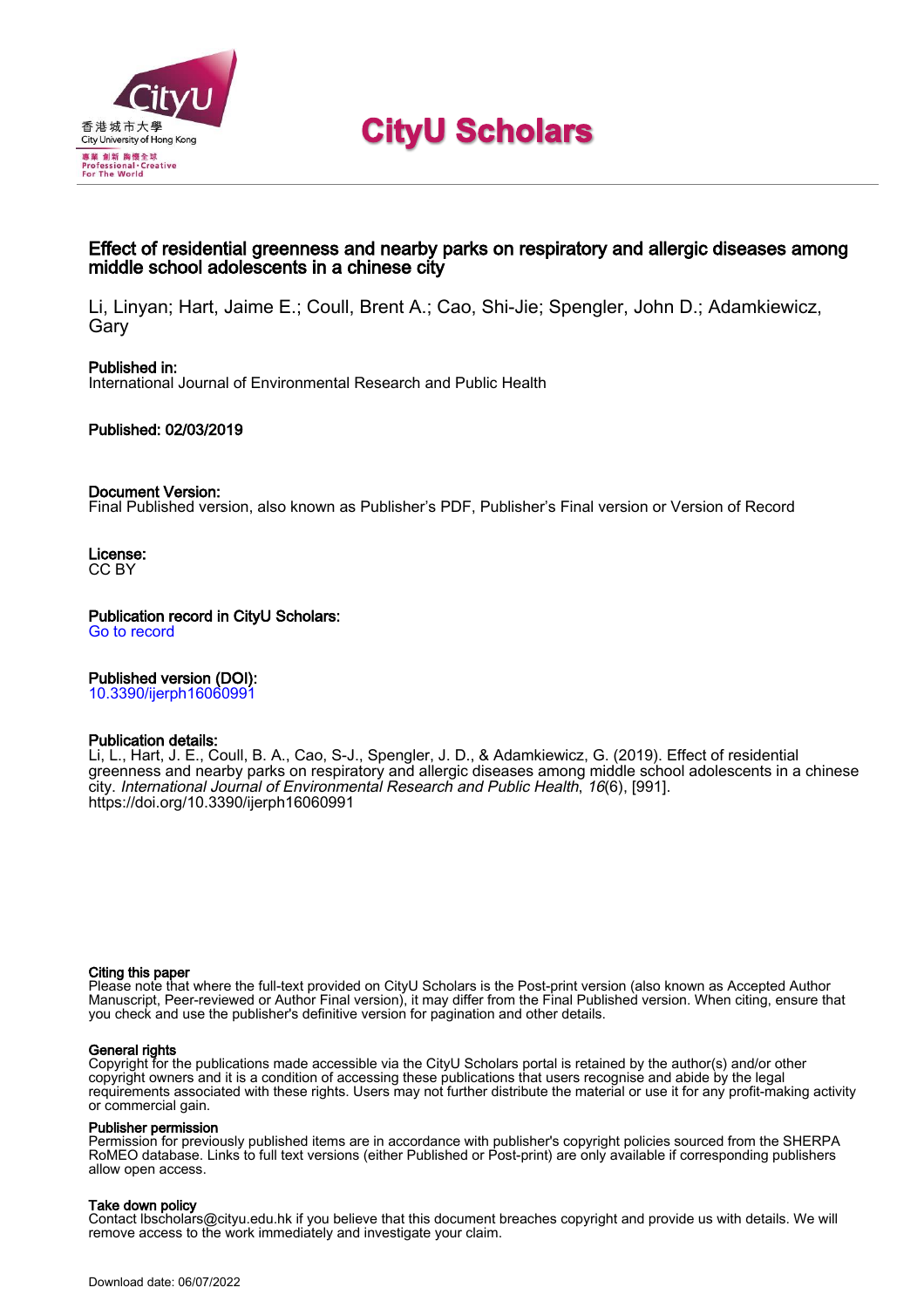

International Journal of *[Environmental Research](http://www.mdpi.com/journal/ijerph) and Public Health*



# *Article* **Effect of Residential Greenness and Nearby Parks on Respiratory and Allergic Diseases among Middle School Adolescents in a Chinese City**

**Linyan Li 1,[\\*](https://orcid.org/0000-0001-5736-2115) , Jaime E. Hart 1,2, Brent A. Coull <sup>3</sup> , Shi-jie Cao [4](https://orcid.org/0000-0001-9136-0949) , John D. Spengler <sup>1</sup> and Gary Adamkiewicz <sup>1</sup>**

- <sup>1</sup> Department of Environmental Health, Harvard T.H. Chan School of Public Health, Boston, MA 02215, USA; jaime.hart@channing.harvard.edu (J.E.H.); spengler@hsph.harvard.edu (J.D.S.); gadamkie@hsph.harvard.edu (G.A.)
- <sup>2</sup> Channing Division of Network Medicine, Department of Medicine, Brigham and Women's Hospital and Harvard Medical School, Boston, MA 02215, USA
- <sup>3</sup> Department of Biostatistics, Harvard School T.H. Chan School of Public Health, Boston, MA 02115, USA; bacoull@gmail.com
- <sup>4</sup> Academy of Building Energy Efficiency, School of Civil Engineering, Guangzhou University, Guangzhou 510006, China; shijie.cao@gzhu.edu.cn
- **\*** Correspondence: linyan.li@mail.harvard.edu

Received: 7 October 2018; Accepted: 11 March 2019; Published: 19 March 2019



**Abstract:** Research on the health impacts of green environments has mainly been conducted in developed countries. Differences in the urban forms between China and Western countries make it essential to understand the role of greenspace in Chinese settings. From 2014 to 2015, middle school students (*n* = 5643) in Suzhou, China were enrolled in a study on the health effect of residential greenness. The normalized difference vegetation index (NDVI) and distance to the nearest park were calculated for each home address. Logistic regression was performed to test associations between exposure and self-reported doctor diagnoses of asthma, pneumonia, rhinitis, and eczema, adjusting for important confounders. No statistically significant associations were observed for any seasonal NDVI-based measures. However, the proximity of the participants' residences to the closest park showed an inverse relationship to reported symptoms. The odds ratios for the furthest quartile compared to the closest quartile based on the distance to the nearest park were 0.58 (95% CI: 0.35, 0.99), 0.70 (95% CI: 0.50, 0.96), 0.92 (95% CI: 0.74, 1.15), 0.97 (95% CI: 0.76, 1.24), 0.86 (95% CI: 0.68, 1.10) for current asthma, ever asthma, ever pneumonia, ever rhinitis, and ever eczema, respectively. These findings focused on a single Chinese city and suggest that exposure to natural vegetation in urban areas may affect health through various pathways.

**Keywords:** residential greenness; NDVI; distance to park; asthma; pneumonia; rhinitis; eczema

## **1. Introduction**

As a component of infrastructure in modern cities, public greenspace can offer opportunities for recreational and social interactions. Additionally, these public places might provide other important benefits such as promoting physical activity, mitigating noise and air pollution, storm water management, enhancement of biodiversity, and stress reduction [\[1](#page-9-0)[–4\]](#page-9-1).

Several studies have examined the relationship between greenspace and atopic outcomes, but there were mixed findings. Some studies posit greenspace as a potential source for allergens and respiratory irritants [\[5\]](#page-9-2). Pilat et al. [\[6\]](#page-9-3) found no statistically significant results for normalized difference vegetation index (NDVI), canopy cover, and asthma. Dadvand et al. [\[7\]](#page-9-4) found living close to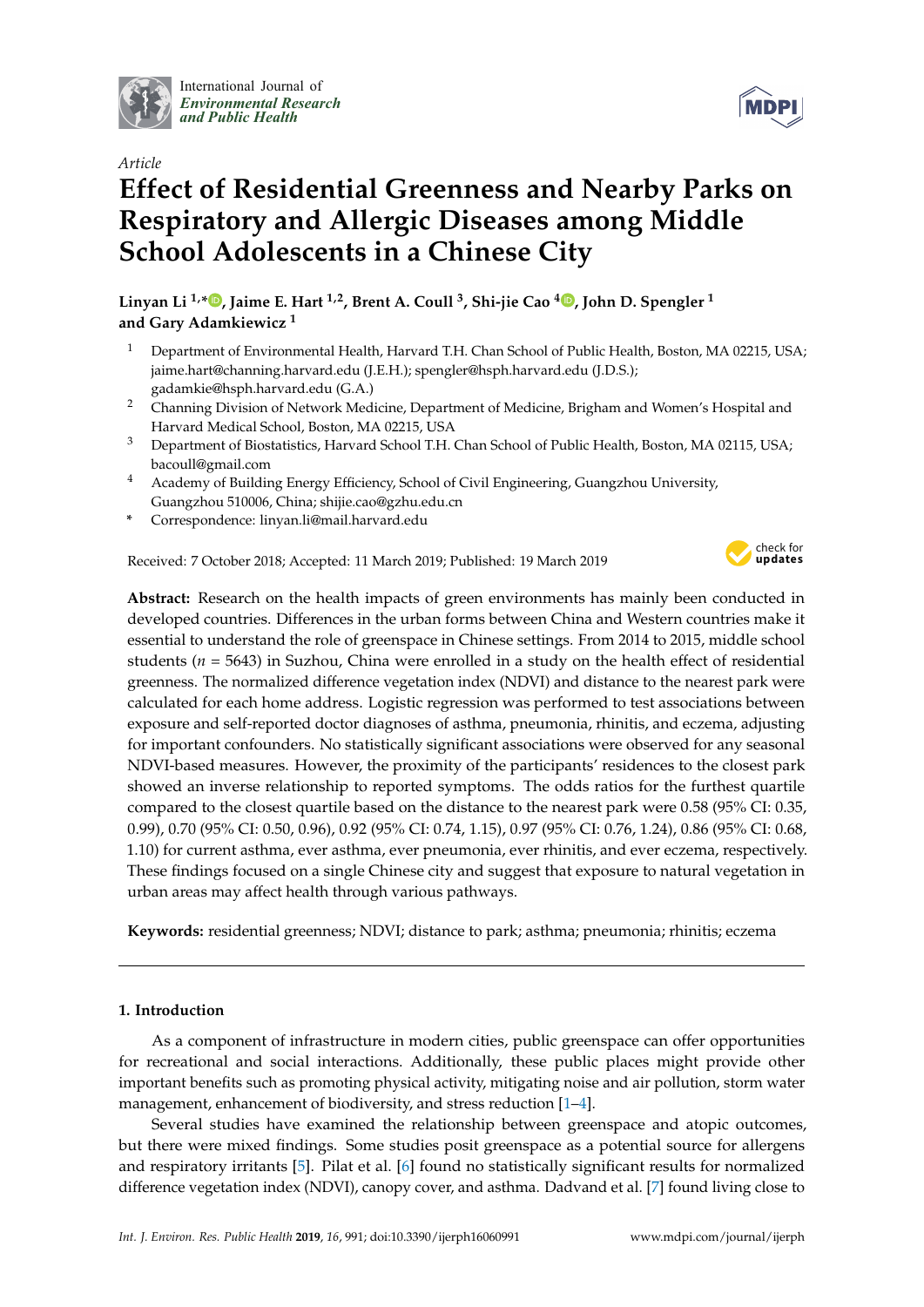forests was positively associated with current allergic rhinoconjunctivitis, and proximity to parks was positively associated with current asthma and current allergic rhinoconjunctivitis. Fuertes et al. [\[8\]](#page-9-5) studied the association between greenspace and allergies in two German areas, and found positive associations in the urban area but negative associations in the rural area. Another study by Fuertes et al. [\[9\]](#page-9-6) tested the association between residential NDVI and allergic disease and found different trends within seven birth cohorts based in Sweden (BAMSE), Australia (MACS), Netherland (PIAMA), Canada (CAPPS and SAGE), and Germany (GINIplus and LISAplus). On the other hand, the biodiversity created by greenspace can be protective against inflammatory conditions, known as the "biodiversity hypothesis", and has been supported in several studies [\[10–](#page-10-0)[12\]](#page-10-1). Recently, Tischer et al. [\[13\]](#page-10-2) examined the effect of greenness on children's respiratory health and found proximity to residential greenness to be protective of bronchitis in the Mediterranean region and protective of wheezing for children in the Euro-Siberian region. James et al. [\[14\]](#page-10-3) reviewed the health benefits of greenness and found while greenness is protective against adverse mental health outcomes, cardiovascular disease, and mortality, the health benefits are less conclusive for birth outcomes and respiratory disease. Because of these contradictory findings, it is important to add evidence to our understanding of the mechanisms by which greenspace affects respiratory health, especially in regions where such studies have not been conducted. To date, most studies on greenspace have been conducted in developed Western countries. James et al. [\[14\]](#page-10-3) recommended studies on the impacts of greenspace on health in developing countries, especially in Asia. The modern form of Chinese cities is characterized by high residential density and intensively mixed land-use [\[15\]](#page-10-4), which is a significant difference from Western countries. The difference in urban forms between China and Western countries related to ecological amenities has only recently been recognized as an important element [\[16–](#page-10-5)[18\]](#page-10-6). National policy is now encouraging inclusion of more greenspace in urban development [\[19\]](#page-10-7). Therefore, understanding the relationship between greenspace in urban areas and health will be immediately relevant to urban planning in China. The objective of our study was to explore the relationship between greenspace (measured using both NDVI and nearby parks) and a wide range of respiratory and allergic health outcomes in children in a Chinese city. The goal was to provide evidence for policy making and public education.

#### **2. Methods**

#### *2.1. Study Population*

From October 2014 to January 2015, we conducted a cross-sectional survey in Suzhou, China. As part of a larger study of environmental impacts on health, we randomly selected 4 schools within each district (six districts in total, with a total of 140 schools) and finally recruited 12 middle schools to represent different urban forms in Suzhou. Between October 2014 and January 2015, over 6000 middle school students and their parents/guardians received questionnaires from their teachers and were asked to return them within one week. A total of 5891 valid questionnaires were returned, for a response rate of 82.9%. The study protocol was approved by the Harvard T.H. Chan School of Public Health human subjects committee and local ethics committees. The adolescents' parents or trustees provided written informed consent.

#### *2.2. Exposure Assessment*

Surrounding NDVI and distance to the nearest park were used to assess exposure to natural vegetation for our study population. Data on NDVI were captured from the National Aeronautics and Space Administration (NASA) Landsat satellite imagery of the Earth's surface. Calculations of NDVI utilize the ratio between visible and near-infrared light reflected by vegetative growth and is expressed as a vegetation density from  $-1$  to  $+1$  [\[20\]](#page-10-8). Suzhou has four distinct seasons. Therefore, we used the most cloud-free NDVI images (cloud cover rate < 10% for all images) within a season from Satellite Landsat 8 (grid size: 30 m) to quantify the greenspace exposure in the spring (16 March), summer (22 June), fall (26 October), and winter (29 December) seasons. Average NDVI was calculated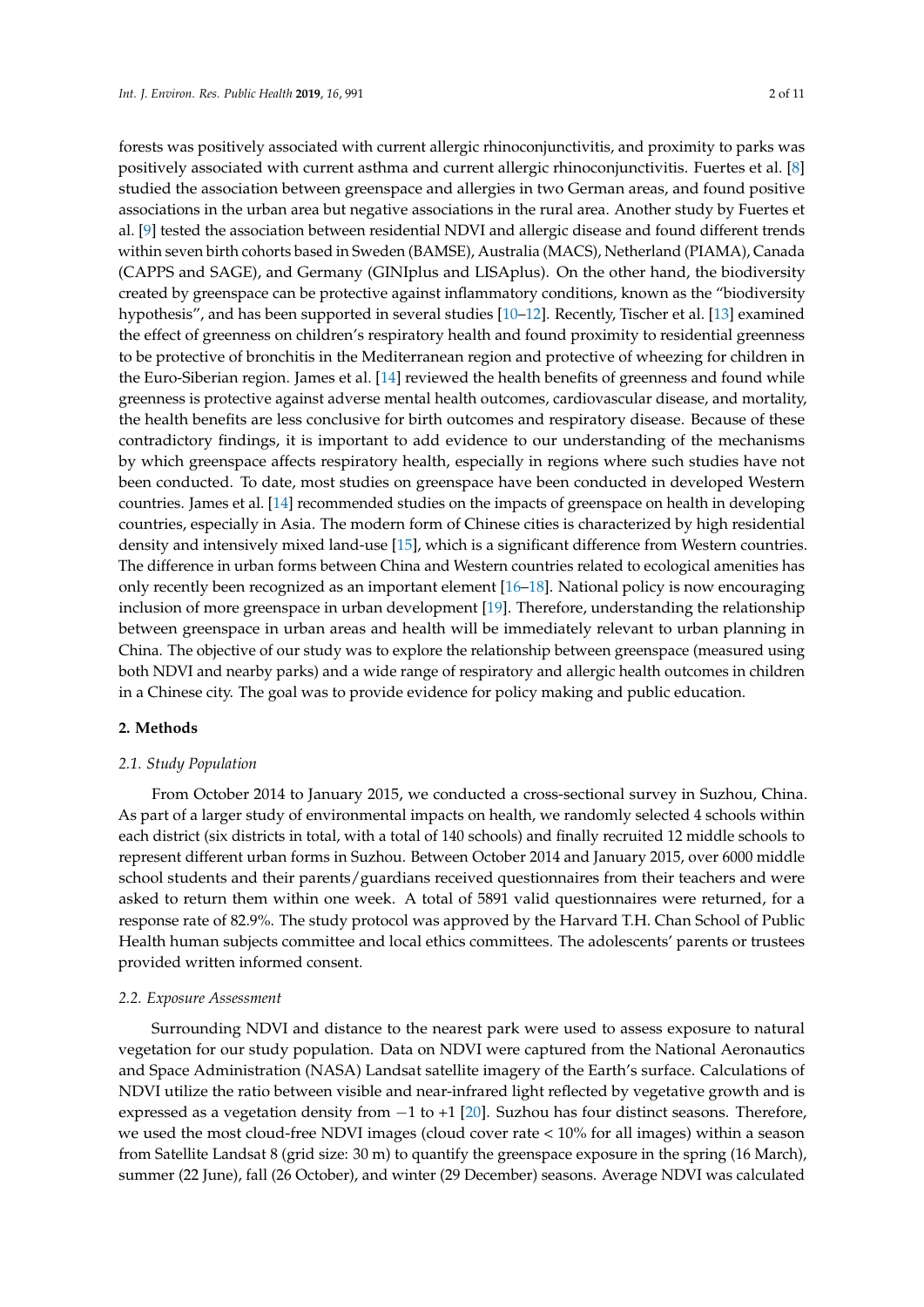to represent the annual 2014 residential greenspace exposure to correspond to the time period of questionnaire administration. As the specific spatial scale at which greenspace may impact each of our selected outcomes was not known, we chose a range of commonly examined buffer sizes around each participants' home addresses (100 m, 200 m, 500 m, and 1000 m) and calculated the average NDVI values within each buffer size [\[4](#page-9-1)[,21](#page-10-9)[–24\]](#page-10-10). Geographic Information System (GIS)-calculated distance from participants' home to the nearest park was used as another exposure variable [\[4,](#page-9-1)[7\]](#page-9-4), and was categorized based on quartiles. Home addresses were geocoded using manual searches in Google Maps to obtain their coordinates. The positional error was on average 5.4 m, identified as the best performing georeferencing tool by Ribeiro et al. [\[25\]](#page-10-11). The match rate was 95.9%. We obtained maps of Suzhou city from Baidu Map (Similar to Google Maps, but a Chinese version), which contained 260 parks. These included greenspaces for recreational purposes, and exclusive sporting facilities were not included. The list of parks obtained from Baidu Map is provided in Table S1. The coordinates of the parks are for their street addresses, which can be interpreted as the entrance to the parks. Euclidean distance between each residence and the nearest park was calculated using ArcMap version 10.2.2 (ESRI, Redlands, CA).

Several confounders were included in our analyses. Questions about the children's age, sex, family history of asthma, and environmental tobacco smoke at home were asked in the questionnaire with binary options. The father's level of education was obtained by asking the participants to choose from four different options: primary school, middle school, high school, and college and above. We also obtained information on PM2.5 concentrations near each of the home addresses. There were 24 air monitoring stations in Suzhou that had data on PM2.5. We calculated the average value of PM2.5 for each monitor during the study period and interpolated to calculate the concentration at each home address. Dampness, mold, and pet information were obtained by asking binary questions on whether or not the child's room had dampness or mold problems and whether there was a pet at home.

#### *2.3. Outcome Assessment*

Questions on diagnosis of asthma, pneumonia, rhinitis, and eczema were based on the China, Children, Home and Health study [\[26\]](#page-10-12), which used questions adapted from the previously validated International Study of Asthma and Allergies in Childhood (ISAAC) questionnaire [\[27\]](#page-10-13). "Doctor-diagnosed asthma", "doctor-diagnosed pneumonia", "doctor-diagnosed rhinitis", and "doctor-diagnosed eczema" were determined by positive answers to the questions: "Has the child ever been diagnosed with asthma (pneumonia, allergic rhinitis, eczema) by a doctor? (Yes/No)", respectively. Current asthma was defined as the child ever having had doctor-diagnosed asthma and wheezing symptoms in the past 12 months [\[7\]](#page-9-4).

#### *2.4. Statistical Analysis*

Multilevel logistic regression models were performed to test the associations between our exposure measures and each of the outcomes identified above. Crude models adjusted for adolescents' age and sex, and a priori fully-adjusted models were further adjusted for environmental tobacco smoke (ETS) at home, parental education, and parental history of asthma. The confounding effects of air pollution, pets in the home, and dampness and mold were tested by adding these variables to the fully-adjusted model. Results were presented as odds ratios (ORs) and 95% confidence intervals (CIs) for an interquartile range (IQR) increase in annual NDVI values after assessing deviations from linearity using splines. To identify whether there was any seasonal effect, NDVI in four seasons were also separately examined. For distance to a park, ORs were presented compared to the quartile of participants living closest to a park. Effect modification by sex and socioeconomic status (SES, which in our study is represented by parental education) was tested by adding multiplicative interaction terms to the models, as well as by stratification. The potential clustering of response by schools was accounted for by regressing a multi-level model with a random intercept for schools. This random-school effect is included in all statistical models. *P*-values less than 0.05 were considered statistically significant.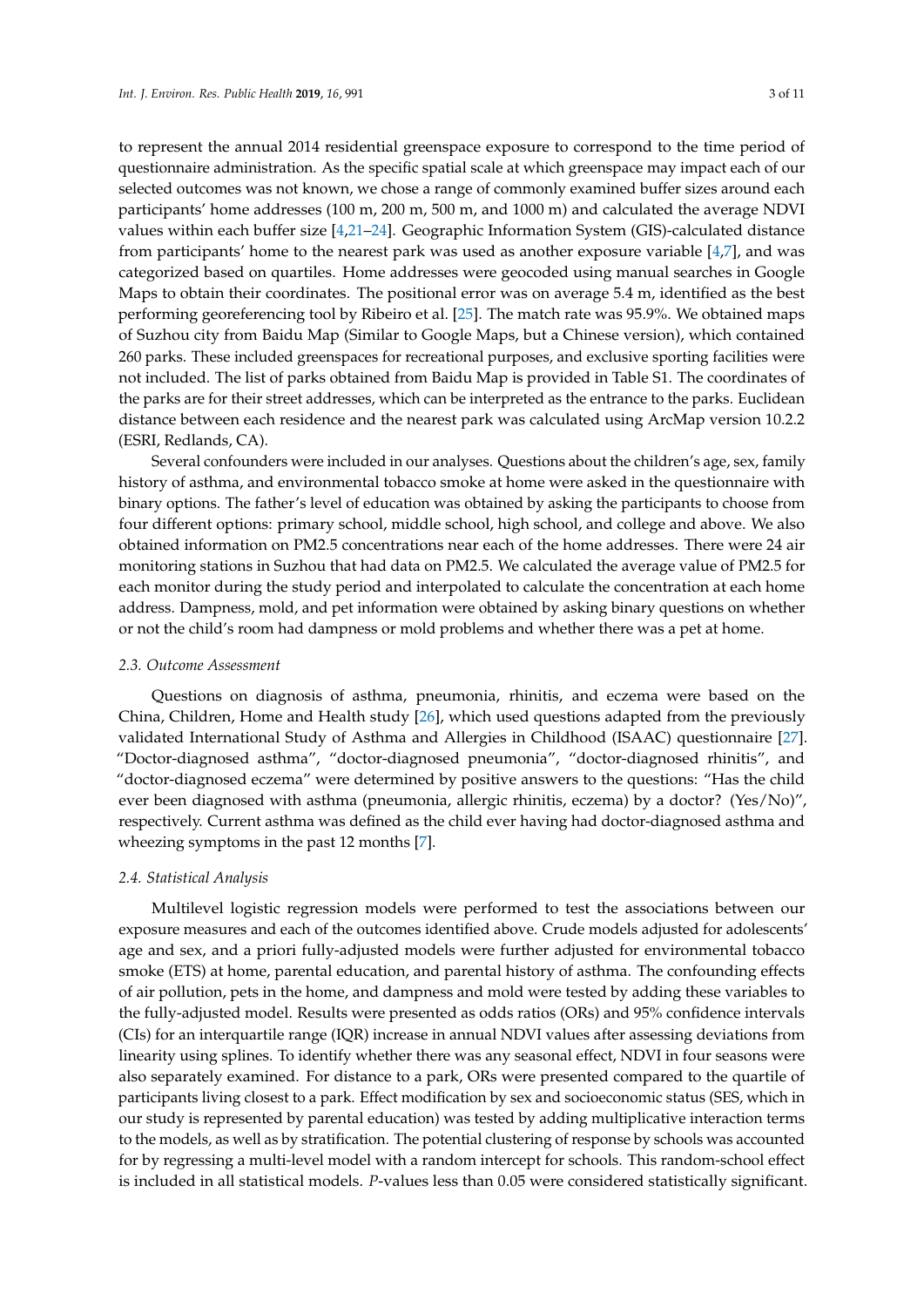All computations were carried out using R version 3.2.3, and "glmer" in the "lme4" package was used for multilevel regression.

#### **3. Results**

A total of 5891 middle school adolescents and their parents/guardians participated in our study. Of these, 5643 participants provided their home addresses. There was no statistically significant difference in outcome prevalence or key covariates between participants who provided residential addresses and those who did not. Demographic features of the participants included in the analyses are shown in Table [1.](#page-4-0) A majority of adolescents (51.6%) were male and most were between 12 and 15 years old. The prevalence of doctor-diagnosed asthma, pneumonia, rhinitis, and eczema were 9.8%, 20.7%, 20.2%, and 18.5%, respectively.

<span id="page-4-0"></span>

|                       |                   | Overall % $(N = 5643)$ | % of Missing Data |  |
|-----------------------|-------------------|------------------------|-------------------|--|
| Adolescents' gender   | Male              | 51.6                   | 2.4               |  |
|                       | 12 and below      | 10.2                   | 11.0              |  |
|                       | 13                | 43.8                   |                   |  |
| Adolescents' age      | 14                | 40.3                   |                   |  |
|                       | 15 and above      | 5.7                    |                   |  |
|                       | Primary school    | 5.8                    | 5.1               |  |
|                       | Middle school     | 25.7                   |                   |  |
| Parental education    | High school       | 24.5                   |                   |  |
|                       | College and above | 44.0                   |                   |  |
| Family asthma history | Yes               | 12.9                   | 5.9               |  |
| $ETSa$ at home        | Yes               | 49.4                   | 2.7               |  |
| Current asthma        | Yes               | 3.9                    | 10.5              |  |
| Ever asthma           | Yes               | 9.8                    | 4.7               |  |
| Ever pneumonia        | Yes               | 20.7                   | 4.5               |  |
| Ever rhinitis         | Yes               | 20.2                   | 5.2               |  |
| Ever eczema           | Yes               | 18.5                   | 6.0               |  |

**Table 1.** Distribution of demographic characteristics and prevalence of outcomes.

<sup>a</sup> Environmental tobacco smoke.

Figure [1](#page-5-0) shows the spatial patters of the seasonal NDVI measures. Overall and season-specific median NDVI values are shown in Table [2.](#page-4-1) The median NDVI values within the different buffer areas did not vary substantially. The median NDVI value was highest in the summer, followed by spring, and lowest in fall and winter. For distance from home to the nearest park, the median distance in our study was 903 m, with the first quartile at 600 m and third quartile at 1348 m.

<span id="page-4-1"></span>**Table 2.** Overall and season-specific normalized difference vegetation index (NDVI) values (median values and interquartile range (IQR)).

|                           | Buffer 100 m | Buffer 200 m | Buffer 500 m | Buffer 1000 m |
|---------------------------|--------------|--------------|--------------|---------------|
| Overall median (IQR) NDVI | 0.187(0.101) | 0.187(0.088) | 0.190(0.073) | 0.187(0.055)  |
| Spring median (IQR) NDVI  | 0.174(0.095) | 0.176(0.081) | 0.180(0.059) | 0.173(0.051)  |
| Summer median (IQR) NDVI  | 0.298(0.095) | 0.294(0.091) | 0.297(0.078) | 0.297(0.061)  |
| Fall median (IQR) NDVI    | 0.139(0.113) | 0.139(0.095) | 0.143(0.071) | 0.140(0.056)  |
| Winter median (IOR) NDVI  | 0.138(0.090) | 0.139(0.082) | 0.140(0.066) | 0.140(0.045)  |

Table [3](#page-5-1) shows the odds ratios from the crude and fully-adjusted multi-level logistic regression models for associations between interquartile increases in residential annual average NDVI values and health outcomes. As stated in the methods section, the fully-adjusted model included child's age and sex, ETS at home, parental education, and parental history of asthma. Maternal smoking may be an important confounder that was not on our list, as this is very rare in the Chinese population,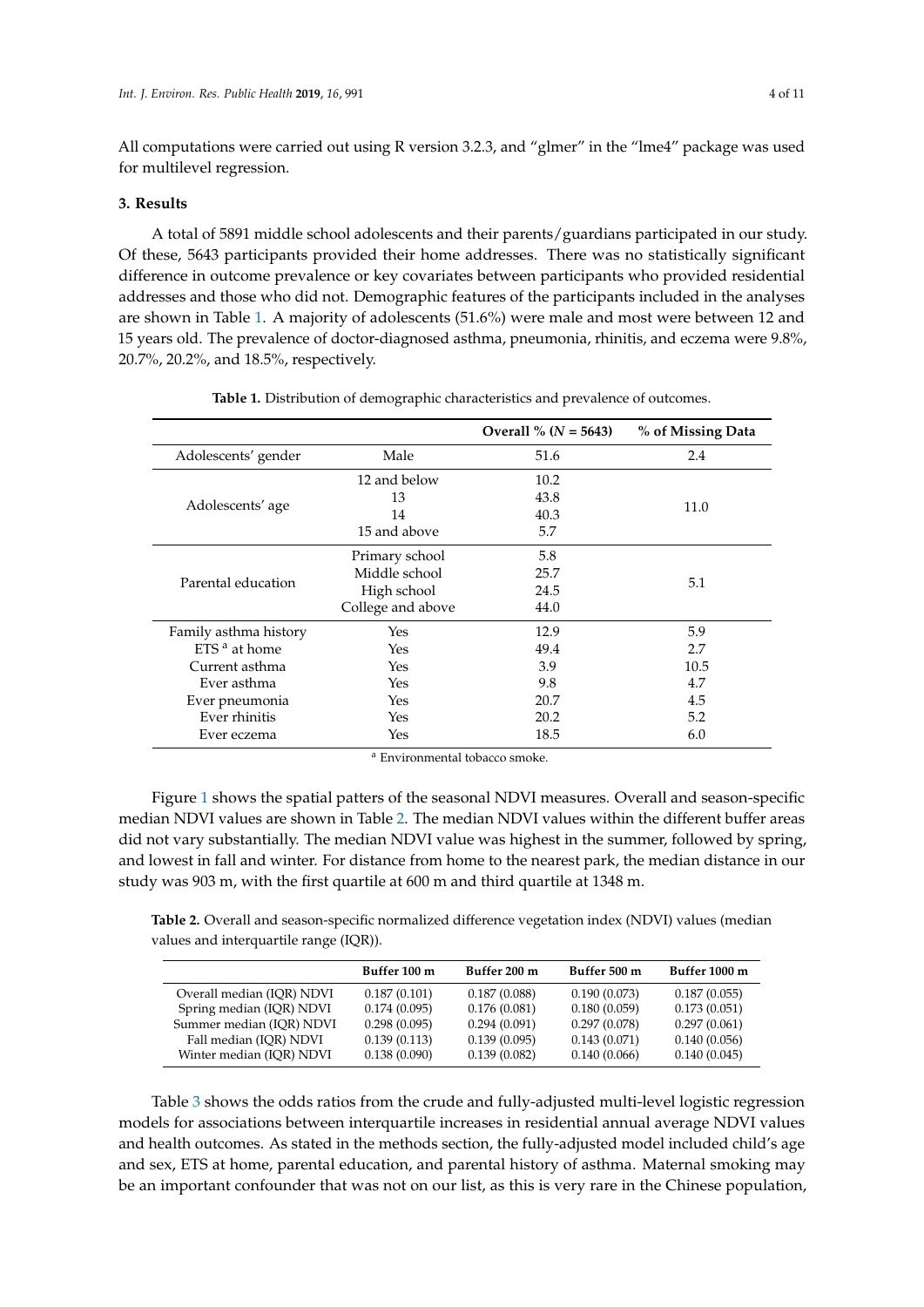as reflected in the dataset we collected, and we thus we did not have enough information to analyze it. Results for the age and sex adjusted model and fully-adjusted model were similar. There were no statistically significant associations observed for residential NDVI values and any of the examined outcomes. Similar patterns were observed in models using seasonal measures of NDVI, and sex did outcomes. Similar patterns were observed in models using seasonal measures of NDVI, and sex did not appear to modify these associations (data not shown). not appear to modify these associations (data not shown).

<span id="page-5-0"></span>

**Figure 1.** Distribution of NDVI in Suzhou, China 2014: (**A**) 16 March; (**B**) 22 June; (**C**) 26 October; (**D**) (**D**) 29 December. **Figure 1.** Distribution of NDVI in Suzhou, China 2014: (**A**) 16 March; (**B**) 22 June; (**C**) 26 October;

<span id="page-5-1"></span>Table 3. Odds ratios of association between respiratory and allergic outcomes and NDVI IQR in different buffer areas.<sup>a</sup>

|               |                  | 100-m Buffer     | 200-m Buffer     | 500-m Buffer     | 1000-m Buffer    |
|---------------|------------------|------------------|------------------|------------------|------------------|
| Current       | Crude            | 1.06(0.91, 1.23) | 1.01(0.83, 1.24) | 0.95(0.75, 1.19) | 0.97(0.79, 1.20) |
| Asthma        | Fully-adjusted b | 1.10(0.93, 1.29) | 1.09(0.86, 1.38) | 1.01(0.77, 1.31) | 1.02(0.80, 1.31) |
| Ever Asthma   | Crude            | 1.02(0.94, 1.12) | 1.00(0.89, 1.14) | 0.96(0.83, 1.11) | 0.95(0.84, 1.08) |
|               | Fully-adjusted b | 1.03(0.93, 1.13) | 1.01(0.88, 1.16) | 0.95(0.81, 1.12) | 0.94(0.82, 1.08) |
| Ever          | Crude            | 0.97(0.91, 1.04) | 0.96(0.88, 1.06) | 0.94(0.84, 1.05) | 0.95(0.86, 1.05) |
| Pneumonia     | Fully-adjusted b | 0.97(0.91, 1.04) | 0.95(0.87, 1.05) | 0.92(0.82, 1.04) | 0.94(0.85, 1.05) |
| Ever Rhinitis | Crude            | 0.99(0.92, 1.06) | 0.99(0.90, 1.09) | 0.97(0.86, 1.09) | 0.99(0.89, 1.10) |
|               | Fully-adjusted b | 0.96(0.90, 1.04) | 0.95(0.86, 1.06) | 0.93(0.82, 1.06) | 0.96(0.86, 1.07) |
| Ever Eczema   | Crude            | 1.03(0.96, 1.11) | 1.04(0.94, 1.16) | 1.05(0.92, 1.19) | 1.04(0.93, 1.16) |
|               | Fully-adjusted b | 1.01(0.94, 1.09) | 1.01(0.91, 1.13) | 1.04(0.91, 1.19) | 1.03(0.92, 1.16) |

<sup>a</sup> The IQR for the 100-m buffer, 200-m buffer, 500-m buffer, and 1000-m buffer were 0.101, 0.088, 0.073, and 0.055, respectively. <sup>b</sup> Fully-adjusted model adjusted for child's age and sex, ETS at home, parental education, and parental history of asthma.

Table 4 presents the crude and fully-adjusted odds ratios assessing distance to the nearest park. The ORs for people in the quartile living farthest from parks compared to those living closest to parks. The nearest parks compared to those living closest to parks were 0.58 (95% CI: 0.35, 0.99), 0.70 (95% CI: 0.50, 0.96), 0.92 (95% CI: 0.74, 1.15), 0.97 (95% CI: 0.76,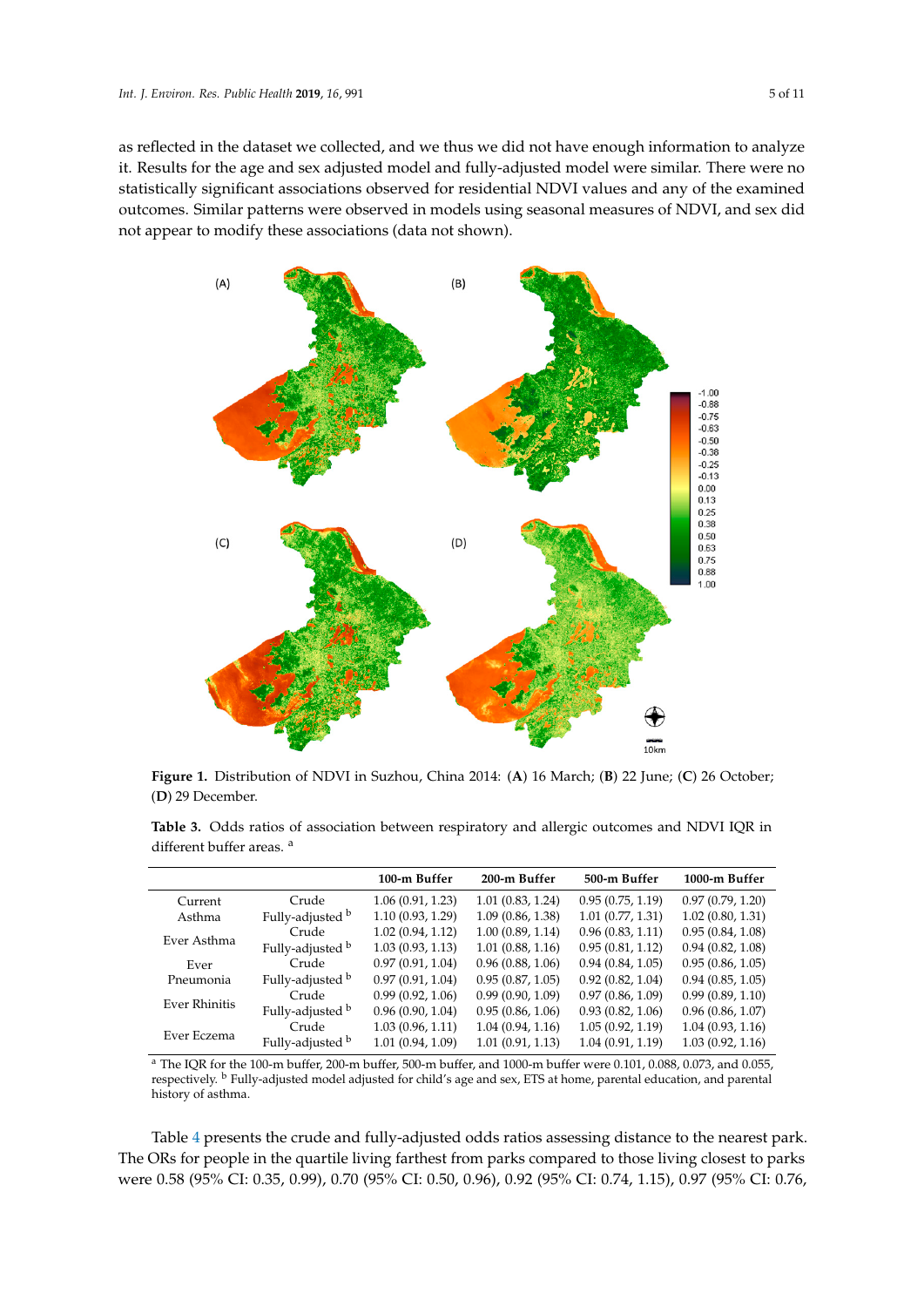1.24), 0.86 (95% CI: 0.68, 1.10) for current asthma, ever asthma, ever pneumonia, ever rhinitis and ever eczema, respectively. There were no statistically significant interaction terms between any outcome and gender or parental education. The *p*-values for the interaction term between gender and categorical distance to a park were 0.86, 0.87, 0.72, 0.81, and 0.11 for current asthma, ever asthma, ever pneumonia, ever rhinitis, and ever eczema, respectively. The *p*-values for the interaction term between the father's education and categorical distance to a park were 0.87, 0.37, 0.39, 0.88, and 0.73 for current asthma, ever asthma, ever pneumonia, ever rhinitis, and ever eczema, respectively. After stratifying by gender, the direction of associations did not change except for eczema in females, and for eczema in males (Table S2). After stratifying for the father's education, direction for rhinitis in the lower education group was reversed, and no statistical significance was observed (Table S3). To better compare the NDVI measure and proximity to parks, a similar analysis was done for the NDVI measure, i.e., the ORs were calculated for participants within different quartiles of NDVI values, referenced to the lowest NDVI quartile. No statistically significant results were observed, as shown in Table S4.

|               |                             | 1st Ouartile<br>(<600 m) | 2nd Ouartile<br>$(600 - 903 \text{ m})$ | 3rd Ouartile<br>$(903 m - 1348 m)$ | 4th Ouartile<br>$(>1348 \text{ m})$ |
|---------------|-----------------------------|--------------------------|-----------------------------------------|------------------------------------|-------------------------------------|
| Current       | Crude                       | Reference                | 1.00(0.66, 1.51)                        | 1.03(0.68, 1.57)                   | $0.60(0.37, 0.98)$ *                |
| Asthma        | Fully-adjusted <sup>a</sup> | Reference                | 0.96(0.62, 1.49)                        | 0.96(0.61, 1.50)                   | $0.58(0.35, 0.99)$ *                |
| Ever Asthma   | Crude                       | Reference                | 1.03(0.79, 1.34)                        | 0.99(0.75, 1.30)                   | $0.68$ (0.50, 0.93) $*$             |
|               | Fully-adjusted              | Reference                | 1.02(0.77, 1.35)                        | 0.93(0.70, 1.24)                   | $0.70(0.50, 0.96)$ *                |
| Ever          | Crude                       | Reference                | 0.99(0.81, 1.21)                        | 0.90(0.73, 1.11)                   | 0.87(0.70, 1.07)                    |
| Pneumonia     | Fully-adjusted              | Reference                | 1.00(0.81, 1.24)                        | 0.90(0.73, 1.12)                   | 0.92(0.74, 1.15)                    |
| Ever Rhinitis | Crude                       | Reference                | 1.24(1.01, 1.52)                        | 1.14(0.92, 1.40)                   | 0.94(0.75, 1.18)                    |
|               | Fully-adjusted              | Reference                | 1.16(0.93, 1.45)                        | 1.12(0.89, 1.40)                   | 0.97(0.76, 1.24)                    |
| Eczema        | Crude                       | Reference                | 1.04(0.85, 1.28)                        | 0.96(0.77, 1.19)                   | 0.85(0.68, 1.07)                    |
|               | Fully-adjusted              | Reference                | 0.99(0.79, 1.23)                        | 0.92(0.74, 1.16)                   | 0.86(0.68, 1.10)                    |

<span id="page-6-0"></span>**Table 4.** Crude and fully-adjusted odds ratios (ORs) (95% CIs) of targeted outcomes associated with quartiles of distance from a park.

<sup>a</sup> Adjusted for child's age and sex, ETS at home, parental education, and parental history of asthma. \* statistically significant.

The PM2.5 concentrations, pets in the home, dampness and mold in the child's room were tested as additional potential confounders (Table S5). The results for NDVI or distance to parks did not change after additional adjustment for each of these variables.

### **4. Discussion**

In the first study in Asia to study the effects of greenspace on respiratory and allergic diseases, we did not observe an association between NDVI and asthma or allergic outcomes. However, in both crude and fully-adjusted models, we observed that living far from a park was associated with decreased odds of current and ever asthma. Pneumonia, rhinitis, and eczema associations were directionally similar but did not reach significance at the *p* < 0.05 level. These associations were unchanged after additional adjustment for air pollution, pets in the home, and dampness and mold issues.

While most studies in developed countries have observed increasing levels of average NDVI within larger buffer areas, the median values of our data stayed approximately the same within different areas, which may reflect different urban forms in Chinese cities compared to cities in Western countries [\[7\]](#page-9-4). Suzhou consists of an Ancient City (urban core), two new satellite districts (industrial parks), and two suburban districts. In the Ancient City, there are over two hundred traditional houses dating back to the Ming and Qing dynasties. This area continues to be used for residential and retail purposes. The newer industrial park communities were built to permit modernization, expand the traditional city, and reduce the urban density in the Ancient City. The rapid improvement of the existing city infrastructure, with a more modern infrastructure and increased land for newer industries is the centerpiece of Suzhou's strong economic base. The two suburban areas are a mix of residential use, ecological agriculture, and traditional industry. Overall, modernization of this historic city offers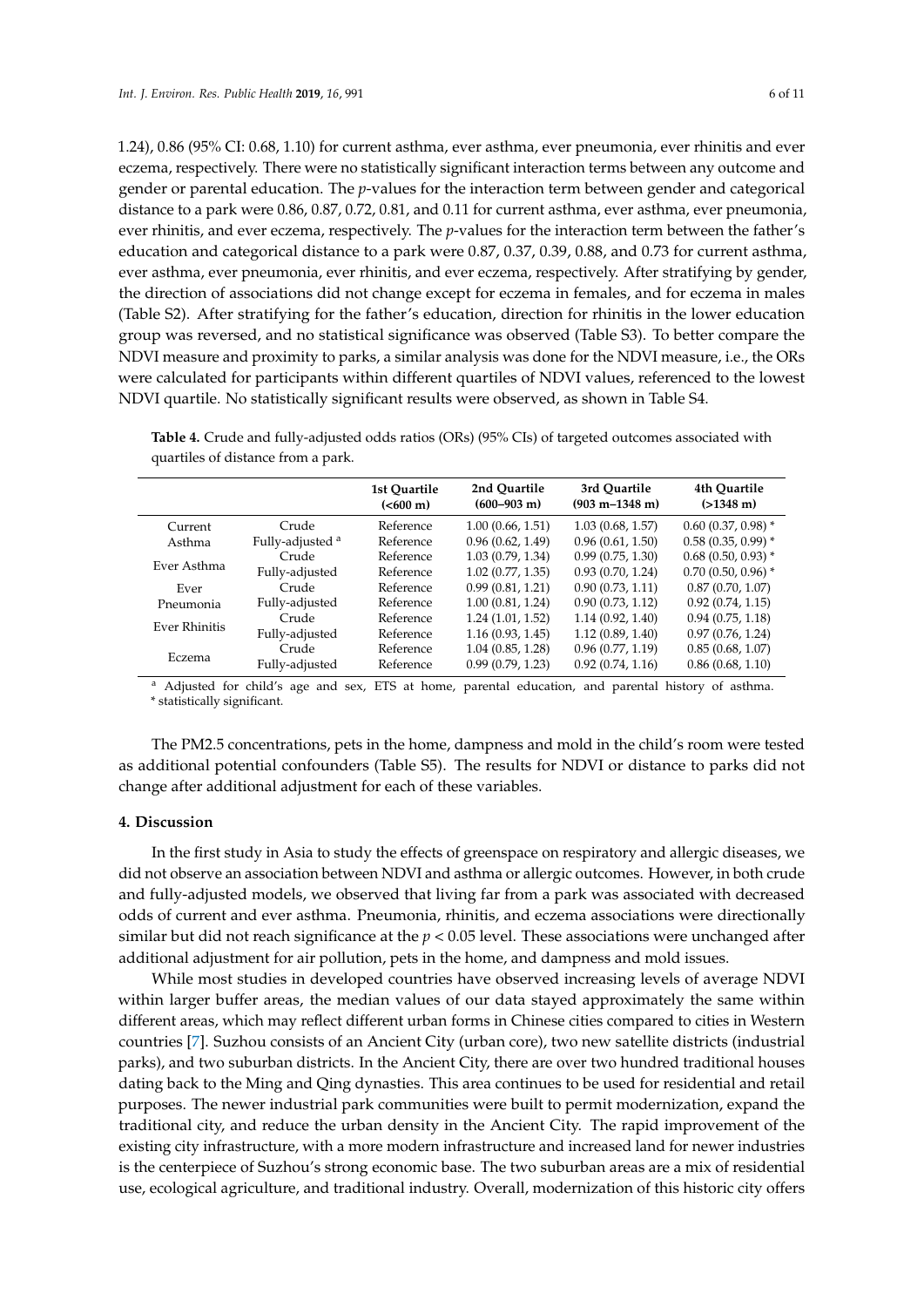a variety of housing types and neighborhood infrastructures for studying the relationships among health and aspects of the built environment.

We did not observe associations between NDVI on any of our outcomes (Table [3](#page-5-1) and Table S4). This is consistent with findings from other studies conducted in Western countries. Pilat et al. [\[6\]](#page-9-3) observed no association between NDVI and asthma in Texas, USA, which they attributed to a small sample size and the spatial scale of the exposure measures used. Dadvand et al. [\[7\]](#page-9-4) also observed no association between asthma or rhinitis and NDVI in a Barcelona-based cohort, even with a more spatially resolved exposure measure. A study in Portugal done by Ayres-Sampaio, however, showed that low NDVI was associated with increased asthma hospitalizations [\[28\]](#page-10-14). They attributed this to the fact that low NDVI areas were concentrated in highly urbanized areas and were usually correlated with high levels of air pollution. We tested the correlation between air pollution level and NDVI in our dataset and found the correlations were weak (Table S6). We also assessed if our finding were confounded by PM2.5 concentrations, (Table S5), and there was no evidence of confounding. This may reflect the difference in urban forms in China compared to urban forms in Portugal, i.e., air pollution is not necessarily linked with less vegetation. Further investigation of these potential confounders is needed in a broad range of urban and rural settings. A Canadian study by Sbihi et al. [\[29\]](#page-10-15) reported that traffic pollution increased the chance of chronic asthma while there was no association with greenspace.

As NDVI is a measure of various types of vegetation, using more specific measures such as parks may be helpful to identify the mechanism of how this type of green space affects respiratory health. We found living far from a park to be a protective factor for asthma. This result was similar to a Spanish study that found living close to a park was associated with increased doctor-diagnosed asthma [\[7\]](#page-9-4). The study by Fuertes et al. [\[8\]](#page-9-5) comparing seven birth cohorts also revealed mixed trends for the association between residential greenness and rhinitis, suggesting the associations might be confounded by location-specific factors.

The exact mechanisms behind the associations between greenspace and asthma and allergic outcomes remains to be elucidated  $[8]$ . One explanation is that living far from a park reduces asthma rates due to decreased exposure to pollen in these spaces. Exposure to tree pollen was found to be associated with an increased IgE response, which could lead to allergic symptoms [\[5\]](#page-9-2). Codispoti et al. [\[30\]](#page-11-0) reported being born in seasons with high releases of tree or grass pollen increased the risk of allergic symptoms by a factor of three, which may also suggest an adverse effect due to pollen exposure. On the other hand, greenspace is believed to affect atopic outcomes through exposure to diverse microbes, with the mechanism explained by the hygiene hypothesis and the biodiversity hypothesis [\[10](#page-10-0)[–12,](#page-10-1)[31–](#page-11-1)[33\]](#page-11-2). The hygiene hypothesis emphasizes the effect of early-life exposure factors on the development of allergic outcomes. Factors that increase the diversity of microbiome exposure are believed to increase immune tolerance and reduce the risk of developing atopic outcomes. The biodiversity hypothesis extends the hygiene hypothesis by pointing out that the loss of biodiversity also leads to decreased diversity of microbes, potentially causing allergic symptoms to increase. Based on these hypotheses, greenspace may be protective of atopic diseases, assuming that sufficient biodiversity is maintained. In our study we do not have sufficient information on at what age the adolescent started to use parks or their frequency of usage, or the biodiversity of the parks, so we cannot speculate whether the hygiene hypothesis or biodiversity hypothesis are relevant. Our results suggest living far from parks might decrease the risk of allergic symptoms. Given that parks are important urban amenities, the underlying explanation for our observed associations should be further studied to determine ways to ameliorate any deleterious aspects.

Eczema and pneumonia were seldom addressed in previous studies of the effects of greenspace. We did not observe statistically significant associations between our exposure and eczema or pneumonia. The development of eczema is believed to be related to early life exposure to different pathogens [\[34\]](#page-11-3). Yet, not all microbial exposure protects against eczema, and it is still unclear which types of infections are protective or risk factors for eczema [\[35,](#page-11-4)[36\]](#page-11-5). In a recent World Health Organization (WHO) bulletin, the risk factors for pneumonia were summarized and most of the *definite*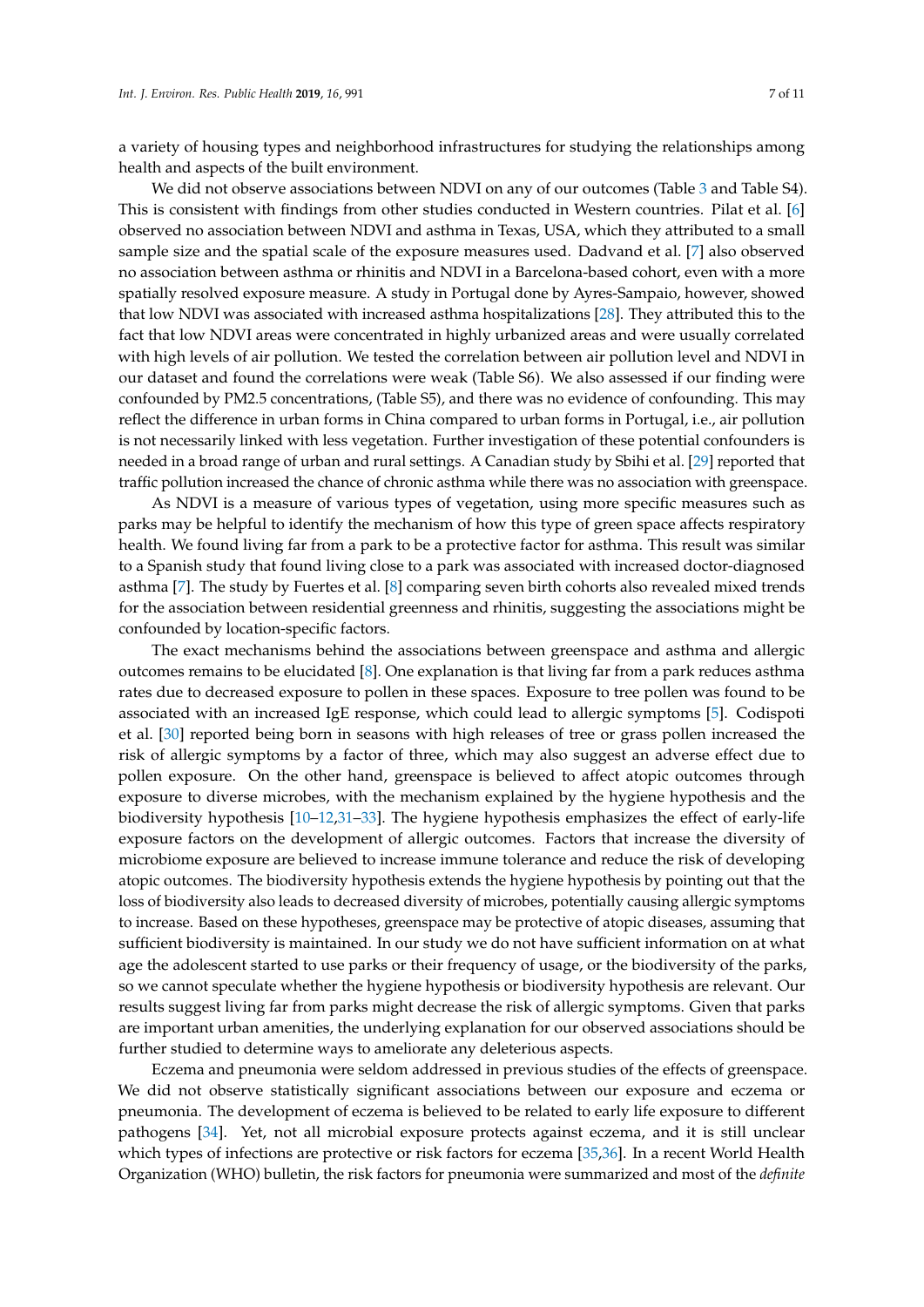risk factors were related to factors other than the environment (e.g., malnutrition, lack of immunization, non-exclusive breastfeeding) [\[37\]](#page-11-6). While indoor and outdoor air pollution has also been identified as a risk factor, few studies have likely examined the role of other environmental factors such as greenspace. Our findings suggest that greenspace—as an environmental factor—does not have an effect on childhood pneumonia.

This study has a number of limitations. Like other cross-sectional studies, we are unable to determine a causal relationship between our exposures and health outcomes. We also cannot rule out the possibility of self-selection bias. It is possible that parents of adolescents diagnosed with respiratory or allergic diseases may move to an area closer to parks due to their perceived health benefits. We do not have enough information on the moving behavior of the families to confirm that the exposure was the same as the study period for all the families at the time when the diseases (rhinitis, pneumonia, eczema) happened. In future studies, it is important to obtain moving information to assess exposure–outcome relationships, especially to be able to examine the impacts of early life exposures. Another limitation is that we were only able to examine the impacts of NDVI and distance to parks in the year of the questionnaire, which by definition was after the time of diagnosis for each child. This may not be the etiologically relevant time period of exposure for these outcomes, which may partially explain our findings. Studies with exposures over longer time periods would be needed to clarify these issues. We used home addresses for calculating exposure, which does not take into account exposures in a school setting. A commonly cited issue with the use of NDVI and distance to parks is that neither measure is able to take into account the quality or accessibility of the greenspace [\[7,](#page-9-4)[14\]](#page-10-3). Euclidean distance is used, which might not accurately reflect the distance to access the parks. Also, we did not take the size of parks into consideration, which may potentially lead to inaccuracy of exposure assessment. Lastly, the urban areas in our study and in previous studies are heterogeneous in terms of vegetation types, urban form, and geography, and there is little information available on what specific type of tree or pollen might be the primary cause. Our results may be shaped by unmeasured co-incidental urban environmental exposures or characteristics of the study population that determine the risk of allergic or respiratory outcomes. As we do not have perfect knowledge about geological context around each home addresses, the analyses might be affected by the uncertain geographic context problem [\[38\]](#page-11-7). Another limitation was the limited area-level SES information available to us including direct data on family income; we used parental education as out measure of SES, which might lead to residual confounding. The different urban forms in Suzhou suggests that this study might be generalizable to other cities in China, but more studies are needed, especially in inland areas where urban forms are more different than coastal areas. Our school-based sampling, although more efficient, may increase risk of bias, if the schools that participated in the study are not representative of the city, resulting in an increased sampling error.

Our study has several strengths. This was the first study in China to explore the impacts of NDVI and distance to parks on respiratory and allergic outcomes in adolescents. Our large sample size, geographically diverse sample, and validated outcomes made for a robust study of these associations, while controlling for a number of potentially important confounders. Lastly, we were able to examine the impacts of multiple measures of exposure.

#### **5. Conclusions**

We conducted the first study in China that explores the relationship between various allergic outcomes and exposure to neighborhood greenness and green spaces. We found that NDVI values did not vary with buffer size, which might be attributable to the different urban forms in Chinese cities when compared to cities in Western countries. We did not observe associations between NVDI and respiratory and allergic outcomes. Living closer to parks appeared to be a risk factor for asthma. Our results suggest that although greenspace is an important element of urban infrastructure, the associations between greenspace and health remain poorly understood and we need to understand the specific mechanisms that govern these linkages.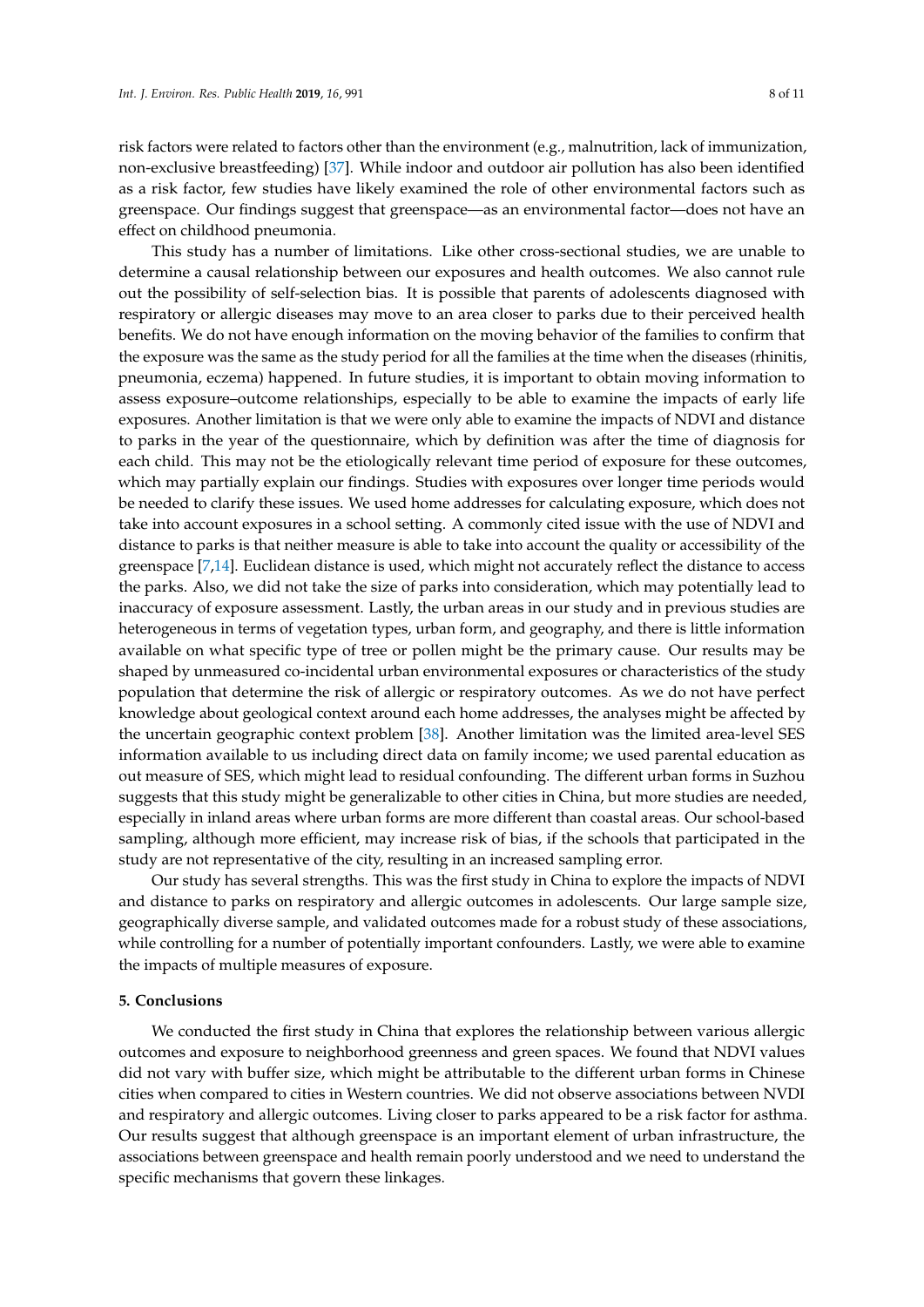**Supplementary Materials:** The following are available online at [http://www.mdpi.com/1660-4601/16/6/991/s1.](http://www.mdpi.com/1660-4601/16/6/991/s1) Table S1. List of parks, their addresses, latitude and longitude. Table S2. Correlations between air pollutant concentrations (including PM10, PM2.5,  $NO_2$ ,  $SO_2$ ,  $O_3$  and CO) and average NDVI within different buffers (100 m, 200 m, 500 m, 1000 m). Table S3. Testing confounding effect of PM2.5, pet ownership, dampness and mold by including them in the full model and compare the odds ratios with the original full model. Table S4. Fully-adjusted<sup>a</sup> ORs (95% CIs) of targeted outcomes associated with quartiles of NDVI values. Table S5. Fully-adjusted<sup>a</sup> ORs (95% CIs) of targeted outcomes associated with quartiles of distance from a park, stratified by gender. Table S6. Fully-adjusted<sup>a</sup> ORs (95% CIs) of targeted outcomes associated with quartiles of distance from a park, stratified by father education.

**Author Contributions:** Conceptualization, L.L., J.D.S. and G.A.; Data curation, L.L.; Formal analysis, L.L.; Funding acquisition, J.D.S. and G.A.; Investigation, L.L., S.-j.C. and G.A.; Methodology, L.L., J.E.H., B.A.C., J.D.S. and G.A.; Project administration, L.L., J.D.S. and G.A.; Resources, J.E.H. and B.A.C.; Supervision, J.D.S. and G.A.; Writing—original draft, L.L.; Writing—review and editing, J.E.H., B.A.C., S.-j.C., J.D.S. and G.A.

**Funding:** This work was partially supported by the Health and Places Initiative, a joint project between the Harvard T.H. Chan School of Public Health and the Harvard University Graduate School of Design made possible by a gift from the Charoen Pokphand Group to explore linkages between health and the built environment. Linyan Li was financially supported by the Jack and Elizabeth Meyer University Scholarship and the Melvin W. First Fellowship at Harvard University. Jaime Hart and Brent Coull were supported by NIH P30 ES000002.

**Acknowledgments:** We are grateful to the adolescents and parents who participated and the cooperation of principals and teachers of the participating schools. We appreciate Zhongkui Zhu, Yu Zhou, Pengfei Lu, Chunnan Ma, and Yuwei Dai from Soochow University for their help in the field.

**Conflicts of Interest:** All the authors have declared that they have no potential competing interests regarding the submitted article.

### **References**

- <span id="page-9-0"></span>1. Almanza, E.; Jerrett, M.; Dunton, G.; Seto, E.; Ann Pentz, M. A study of community design, greenness, and physical activity in children using satellite, GPS and accelerometer data. *Health Place* **2012**, *18*, 46–54. [\[CrossRef\]](http://dx.doi.org/10.1016/j.healthplace.2011.09.003)
- 2. Chaix, B.; Simon, C.; Charreire, H.; Thomas, F.; Kestens, Y.; Karusisi, N.; Vallée, J.; Oppert, J.-M.; Weber, C.; Pannier, B. The environmental correlates of overall and neighborhood based recreational walking (a cross-sectional analysis of the RECORD Study). *Int. J. Behav. Nutr. Phys. Act.* **2014**, *11*, 20. [\[CrossRef\]](http://dx.doi.org/10.1186/1479-5868-11-20)
- 3. Maas, J.; Verheij, R.A.; de Vries, S.; Spreeuwenberg, P.; Schellevis, F.G.; Groenewegen, P.P. Morbidity is related to a green living environment. *J. Epidemiol. Community Heal.* **2009**, *63*, 967–973. [\[CrossRef\]](http://dx.doi.org/10.1136/jech.2008.079038)
- <span id="page-9-1"></span>4. Markevych, I.; Thiering, E.; Fuertes, E.; Sugiri, D.; Berdel, D.; Koletzko, S.; von Berg, A.; Bauer, C.-P.; Heinrich, J. A cross-sectional analysis of the effects of residential greenness on blood pressure in 10-year old children: Results from the GINIplus and LISAplus studies. *BMC Public Health* **2014**, *14*. [\[CrossRef\]](http://dx.doi.org/10.1186/1471-2458-14-477)
- <span id="page-9-2"></span>5. Lovasi, G.S.; O'Neil-Dunne, J.P.M.; Lu, J.W.T.; Sheehan, D.; Perzanowski, M.S.; MacFaden, S.W.; King, K.L.; Matte, T.; Miller, R.L.; Hoepner, L.A.; et al. Urban Tree Canopy and Asthma, Wheeze, Rhinitis, and Allergic Sensitization to Tree Pollen in a New York City Birth Cohort. *Environ. Health Perspect.* **2013**, *121*, 494–500. [\[CrossRef\]](http://dx.doi.org/10.1289/ehp.1205513)
- <span id="page-9-3"></span>6. Pilat, M.A.; McFarland, A.; Snelgrove, A.; Collins, K.; Waliczek, T.M.; Zajicek, J. The effect of tree cover and vegetation on incidence of childhood asthma in metropolitan statistical areas of Texas. *Horttechnology* **2012**, *22*, 631–637. [\[CrossRef\]](http://dx.doi.org/10.21273/HORTTECH.22.5.631)
- <span id="page-9-4"></span>7. Dadvand, P.; Villanueva, C.M.; Font-Ribera, L.; Martinez, D.; Basagaña, X.; Belmonte, J.; Vrijheid, M.; Gražulevičienė, R.; Kogevinas, M.; Nieuwenhuijsen, M.J. Risks and Benefits of Green Spaces for Children: A Cross-Sectional Study of Associations with Sedentary Behavior, Obesity, Asthma, and Allergy. *Environ. Health Perspect.* **2014**, *122*, 1329–1335. [\[CrossRef\]](http://dx.doi.org/10.1289/ehp.1308038)
- <span id="page-9-5"></span>8. Fuertes, E.; Markevych, I.; von Berg, A.; Bauer, C.-P.; Berdel, D.; Koletzko, S.; Sugiri, D.; Heinrich, J. Greenness and allergies: Evidence of differential associations in two areas in Germany. *J. Epidemiol. Community Health* **2014**, *68*, 787–790. [\[CrossRef\]](http://dx.doi.org/10.1136/jech-2014-203903)
- <span id="page-9-6"></span>9. Fuertes, E.; Markevych, I.; Bowatte, G.; Gruzieva, O.; Gehring, U.; Becker, A.; Berdel, D.; von Berg, A.; Bergström, A.; Brauer, M.; et al. Residential greenness is differentially associated with childhood allergic rhinitis and aeroallergen sensitization in seven birth cohorts. *Allergy* **2016**, *71*, 1461–1471. [\[CrossRef\]](http://dx.doi.org/10.1111/all.12915)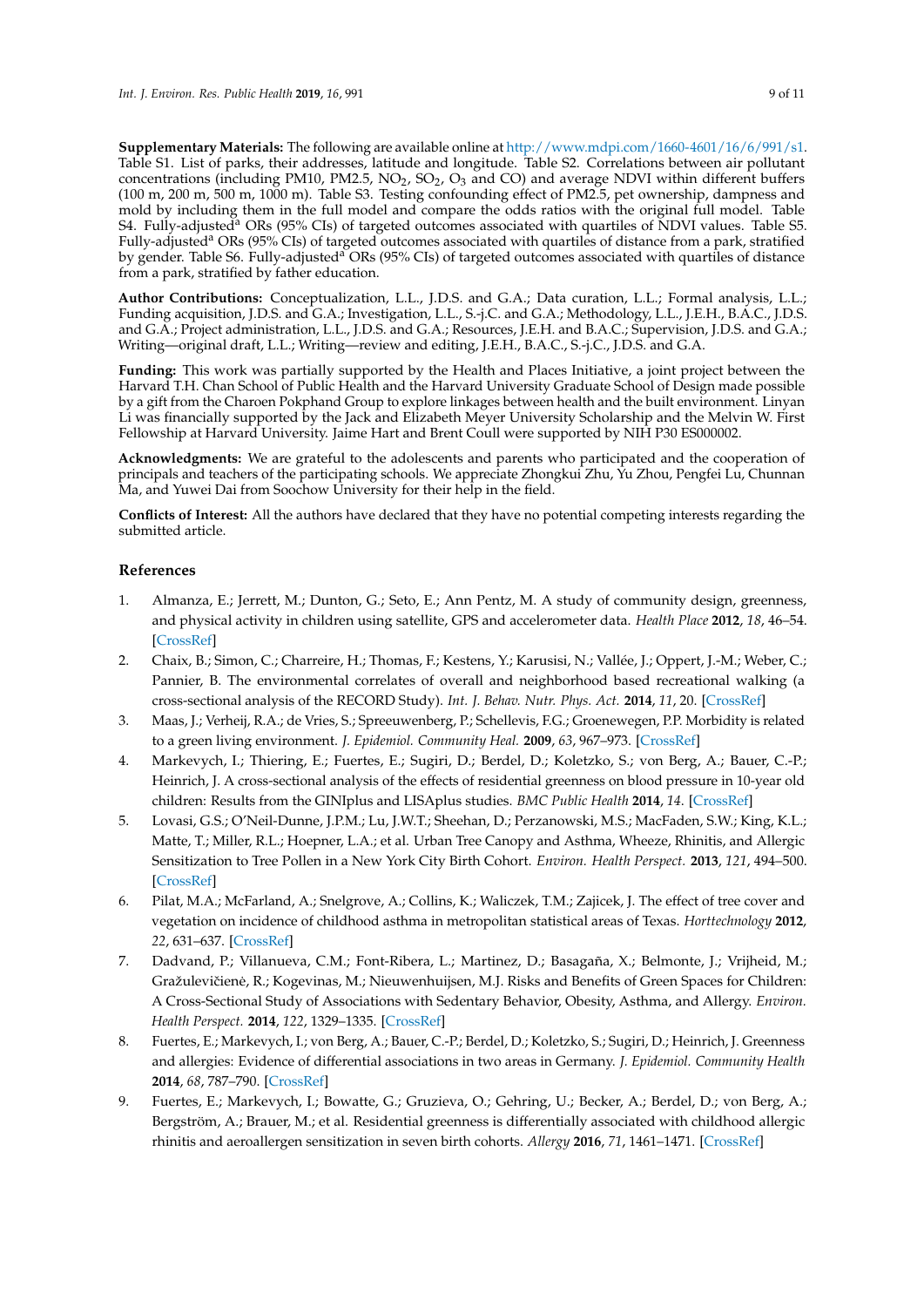- <span id="page-10-0"></span>10. Haahtela, T.; Holgate, S.; Pawankar, R.; Akdis, C.A.; Benjaponpitak, S.; Caraballo, L.; Demain, J.; Portnoy, J.; von Hertzen, L. The biodiversity hypothesis and allergic disease: World allergy organization position statement. *World Allergy Organ. J.* **2013**, *6*, 1–18. [\[CrossRef\]](http://dx.doi.org/10.1186/1939-4551-6-3)
- 11. Hanski, I.; von Hertzen, L.; Fyhrquist, N.; Koskinen, K.; Torppa, K.; Laatikainen, T.; Karisola, P.; Auvinen, P.; Paulin, L.; Makela, M.J.; et al. Environmental biodiversity, human microbiota, and allergy are interrelated. *Proc. Natl. Acad. Sci. USA* **2012**, *109*, 8334–8339. [\[CrossRef\]](http://dx.doi.org/10.1073/pnas.1205624109) [\[PubMed\]](http://www.ncbi.nlm.nih.gov/pubmed/22566627)
- <span id="page-10-1"></span>12. Ruokolainen, L.; von Hertzen, L.; Fyhrquist, N.; Laatikainen, T.; Lehtomäki, J.; Auvinen, P.; Karvonen, A.M.; Hyvärinen, A.; Tillmann, V.; Niemelä, O.; et al. Green areas around homes reduce atopic sensitization in children. *Allergy* **2015**, *70*, 195–202. [\[CrossRef\]](http://dx.doi.org/10.1111/all.12545) [\[PubMed\]](http://www.ncbi.nlm.nih.gov/pubmed/25388016)
- <span id="page-10-2"></span>13. Tischer, C.; Gascon, M.; Fernández-Somoano, A.; Tardón, A.; Materola, A.L.; Ibarluzea, J.; Ferrero, A.; Estarlich, M.; Cirach, M.; Vrijheid, M. Urban green and grey space in relation to respiratory health in children. *Eur. Respir. J.* **2017**, *49*, 1502112. [\[CrossRef\]](http://dx.doi.org/10.1183/13993003.02112-2015)
- <span id="page-10-3"></span>14. James, P.; Banay, R.F.; Hart, J.E.; Laden, F. A Review of the Health Benefits of Greenness. *Curr. Epidemiol. Reports* **2015**, *2*, 131–142. [\[CrossRef\]](http://dx.doi.org/10.1007/s40471-015-0043-7)
- <span id="page-10-4"></span>15. Kenworthy, J.; Hu, G. Transport and Urban Form in Chinese Cities. *Disp Plan. Rev.* **2002**, *38*, 4–14. [\[CrossRef\]](http://dx.doi.org/10.1080/02513625.2002.10556818)
- <span id="page-10-5"></span>16. Tana; Kwan, M.-P.; Chai, Y. Urban form, car ownership and activity space in inner suburbs: A comparison between Beijing (China) and Chicago (United States). *Urban Stud.* **2015**, *53*, 1784–1802. [\[CrossRef\]](http://dx.doi.org/10.1177/0042098015581123)
- 17. Mell, I. *Global Green Infrastructure: Lessons for Successful Policy-Making, Investment and Management*; Routledge: Abingdon, UK, 2016.
- <span id="page-10-6"></span>18. Fang, J.; Wu, C.-z.; Wall, G.; Cheng, L. Comparison of Urban Residents' Use and Perceptions of Urban Open Spaces in China, Canada and USA. In Proceedings of the 47th ISOCARP Congress, Wuhan, China, 24–28 October 2011; Volume 1.
- <span id="page-10-7"></span>19. The CPC Central Committee. *On Further Strengthening the Work of Urban Planning, Construction and Management under the State Council Opinions*; The CPC Central Committee: Beijing, China, 2016.
- <span id="page-10-8"></span>20. Weier, J.; Herring, D. *Measuring Vegetation (NDVI & EVI)*; NASA Earth Observatory: Washington, DC, USA, 2000.
- <span id="page-10-9"></span>21. Bell, J.F.; Wilson, J.S.; Liu, G.C. Neighborhood Greenness and 2-Year Changes in Body Mass Index of Children and Youth. *Am. J. Prev. Med.* **2008**, *35*, 547–553. [\[CrossRef\]](http://dx.doi.org/10.1016/j.amepre.2008.07.006)
- 22. Dadvand, P.; de Nazelle, A.; Figueras, F.; Basagaña, X.; Su, J.; Amoly, E.; Jerrett, M.; Vrijheid, M.; Sunyer, J.; Nieuwenhuijsen, M.J. Green space, health inequality and pregnancy. *Environ. Int.* **2012**, *40*, 110–115. [\[CrossRef\]](http://dx.doi.org/10.1016/j.envint.2011.07.004)
- 23. Sarkar, C.; Gallacher, J.; Webster, C. Urban built environment configuration and psychological distress in older men: Results from the Caerphilly study. *BMC Public Health* **2013**, *13*. [\[CrossRef\]](http://dx.doi.org/10.1186/1471-2458-13-695)
- <span id="page-10-10"></span>24. James, P.; Berrigan, D.; Hart, J.E.; Aaron Hipp, J.; Hoehner, C.M.; Kerr, J.; Major, J.M.; Oka, M.; Laden, F. Effects of buffer size and shape on associations between the built environment and energy balance. *Health Place* **2014**, *27*, 162–170. [\[CrossRef\]](http://dx.doi.org/10.1016/j.healthplace.2014.02.003)
- <span id="page-10-11"></span>25. Ribeiro, A.I.; Olhero, A.; Teixeira, H.; Fa, M. Tools for Address Georeferencing—Limitations and Opportunities Every Public Health Professional Should Be Aware Of. *PLoS ONE* **2014**, *9*, e114130. [\[CrossRef\]](http://dx.doi.org/10.1371/journal.pone.0114130) [\[PubMed\]](http://www.ncbi.nlm.nih.gov/pubmed/25469514)
- <span id="page-10-12"></span>26. Zhang, Y.; Li, B.; Huang, C.; Yang, X.; Qian, H.; Deng, Q.; Zhao, Z.; Li, A.; Zhao, J.; Zhang, X.; et al. Ten cities cross-sectional questionnaire survey of children asthma and other allergies in China. *Chin. Sci. Bull.* **2013**, *58*, 4182–4189. [\[CrossRef\]](http://dx.doi.org/10.1007/s11434-013-5914-z)
- <span id="page-10-13"></span>27. Asher, M.I.; Keil, U.; Anderson, H.R.; Beasley, R.; Crane, J.; Martinez, F.; Mitchell, E.A.; Pearce, N.; Sibbald, B.; Stewart, A.W.; et al. International study of asthma and allergies in childhood (ISAAC): Rationale and methods. *Eur. Respir. J.* **1995**, *8*, 483–491. [\[CrossRef\]](http://dx.doi.org/10.1183/09031936.95.08030483) [\[PubMed\]](http://www.ncbi.nlm.nih.gov/pubmed/7789502)
- <span id="page-10-14"></span>28. Ayres-Sampaio, D.; Teodoro, A.C.; Sillero, N.; Santos, C.; Fonseca, J.; Freitas, A. An investigation of the environmental determinants of asthma hospitalizations: An applied spatial approach. *Appl. Geogr.* **2014**, *47*, 10–19. [\[CrossRef\]](http://dx.doi.org/10.1016/j.apgeog.2013.11.011)
- <span id="page-10-15"></span>29. Sbihi, H.; Koehoorn, M.; Tamburic, L.; Brauer, M. Asthma Trajectories in a Population-based Birth Cohort. Impacts of Air Pollution and Greenness. *Am. J. Respir. Crit. Care Med.* **2017**, *195*, 607–613. [\[CrossRef\]](http://dx.doi.org/10.1164/rccm.201601-0164OC) [\[PubMed\]](http://www.ncbi.nlm.nih.gov/pubmed/27606967)